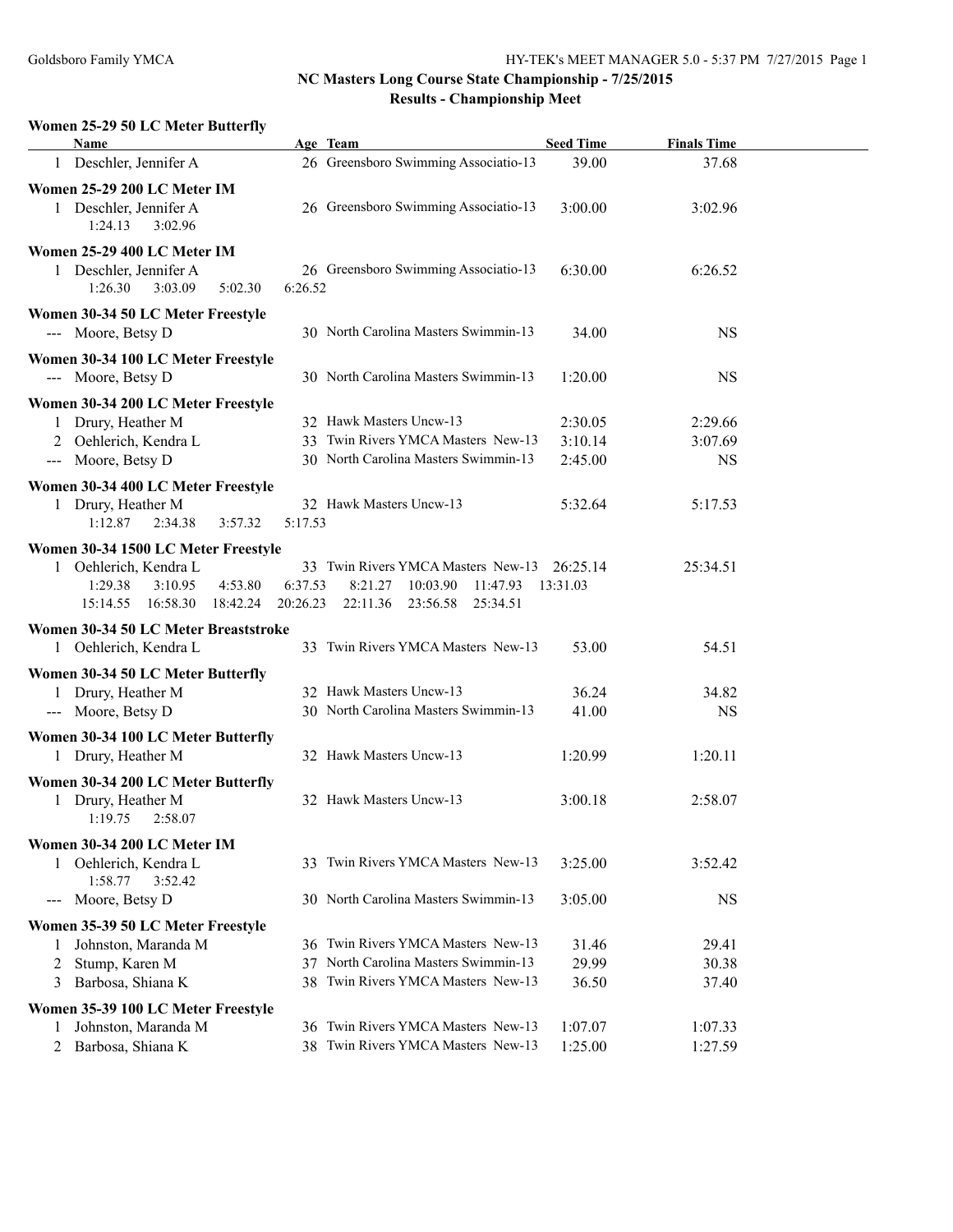| Women 35-39 400 LC Meter Freestyle    |          |                                      |          |           |
|---------------------------------------|----------|--------------------------------------|----------|-----------|
| --- Olender, Lelah                    |          | 37 James J Harris YMCA Masters -- 13 | 6:10.92  | <b>NS</b> |
| Women 35-39 1500 LC Meter Freestyle   |          |                                      |          |           |
| 1 Barbosa, Shiana K                   |          | 38 Twin Rivers YMCA Masters New-13   | 27:30.00 | 28:15.58  |
| 1:44.76<br>3:38.55<br>5:32.30         | 7:24.18  | 9:17.09<br>11:09.52<br>13:02.58      | 14:56.60 |           |
| 16:51.91<br>18:46.86<br>20:41.78      | 22:38.23 | 24:32.39<br>26:28.81<br>28:15.58     |          |           |
| Women 35-39 50 LC Meter Backstroke    |          |                                      |          |           |
| Stump, Karen M<br>1                   |          | 37 North Carolina Masters Swimmin-13 | 34.48    | 37.67     |
| Barbosa, Shiana K<br>2                |          | 38 Twin Rivers YMCA Masters New-13   | 50.00    | 48.96     |
| Women 35-39 100 LC Meter Backstroke   |          |                                      |          |           |
| --- Olender, Lelah                    |          | 37 James J Harris YMCA Masters -- 13 | 1:27.00  | <b>NS</b> |
| Women 35-39 50 LC Meter Breaststroke  |          |                                      |          |           |
| Stump, Karen M<br>$\mathbf{1}$        |          | 37 North Carolina Masters Swimmin-13 | 39.01    | 39.85     |
| Johnston, Maranda M<br>2              |          | 36 Twin Rivers YMCA Masters New-13   | 45.36    | 44.15     |
| Women 35-39 100 LC Meter Breaststroke |          |                                      |          |           |
| Johnston, Maranda M<br>1              |          | 36 Twin Rivers YMCA Masters New-13   | 1:21.02  | 1:34.55   |
| Women 35-39 50 LC Meter Butterfly     |          |                                      |          |           |
| Stump, Karen M<br>1                   |          | 37 North Carolina Masters Swimmin-13 | 31.01    | 31.98     |
| 2 Barbosa, Shiana K                   |          | 38 Twin Rivers YMCA Masters New-13   | 46.00    | 48.00     |
| Women 45-49 50 LC Meter Freestyle     |          |                                      |          |           |
| Wolff, Celia<br>1                     |          | 49 Fort Bragg Masters-13             | 30.60    | 32.55     |
| Haidt, Lisa<br>2                      |          | 45 Twin Rivers YMCA Masters New-13   | 41.86    | 40.57     |
| 3 Martin, Cindy E                     |          | 46 One Step Beyond Cary-13           | 2:00.00  | 47.50     |
| Greene, Dana M<br>$\qquad \qquad - -$ |          | 46 Uc13-13                           | 42.01    | <b>NS</b> |
| Women 45-49 100 LC Meter Freestyle    |          |                                      |          |           |
| Wolff, Celia<br>$\mathbf{1}$          |          | 49 Fort Bragg Masters-13             | 1:09.00  | 1:12.69   |
| 2 Haidt, Lisa                         |          | 45 Twin Rivers YMCA Masters New-13   | 1:36.74  | 1:38.60   |
| --- Greene, Dana M                    |          | 46 Uc13-13                           | 1:45.07  | <b>NS</b> |
| Women 45-49 200 LC Meter Freestyle    |          |                                      |          |           |
| --- Greene, Dana M                    |          | 46 Uc13-13                           | 3:47.08  | <b>NS</b> |
| Women 45-49 100 LC Meter Backstroke   |          |                                      |          |           |
| 1 Wolff, Celia                        |          | 49 Fort Bragg Masters-13             | 1:18.99  | 1:25.21   |
| Women 45-49 50 LC Meter Breaststroke  |          |                                      |          |           |
| Haidt, Lisa<br>1                      |          | 45 Twin Rivers YMCA Masters New-13   | 52.51    | 52.77     |
| Greene, Dana M<br>$\qquad \qquad - -$ |          | 46 Uc13-13                           | 57.31    | <b>NS</b> |
| Women 45-49 100 LC Meter Breaststroke |          |                                      |          |           |
| --- Greene, Dana M                    |          | 46 Uc13-13                           | 2:08.64  | <b>NS</b> |
| Women 45-49 50 LC Meter Butterfly     |          |                                      |          |           |
| Wolff, Celia<br>1                     |          | 49 Fort Bragg Masters-13             | 32.10    | 33.70     |
| Haidt, Lisa<br>2                      |          | 45 Twin Rivers YMCA Masters New-13   | 52.21    | 50.00     |
| Martin, Cindy E<br>3                  |          | 46 One Step Beyond Cary-13           | 2:00.00  | 56.74     |
| Women 50-54 50 LC Meter Freestyle     |          |                                      |          |           |
| Walker, Beth B<br>1                   |          | 51 Twin Rivers YMCA Masters New-13   | 56.00    | 49.43     |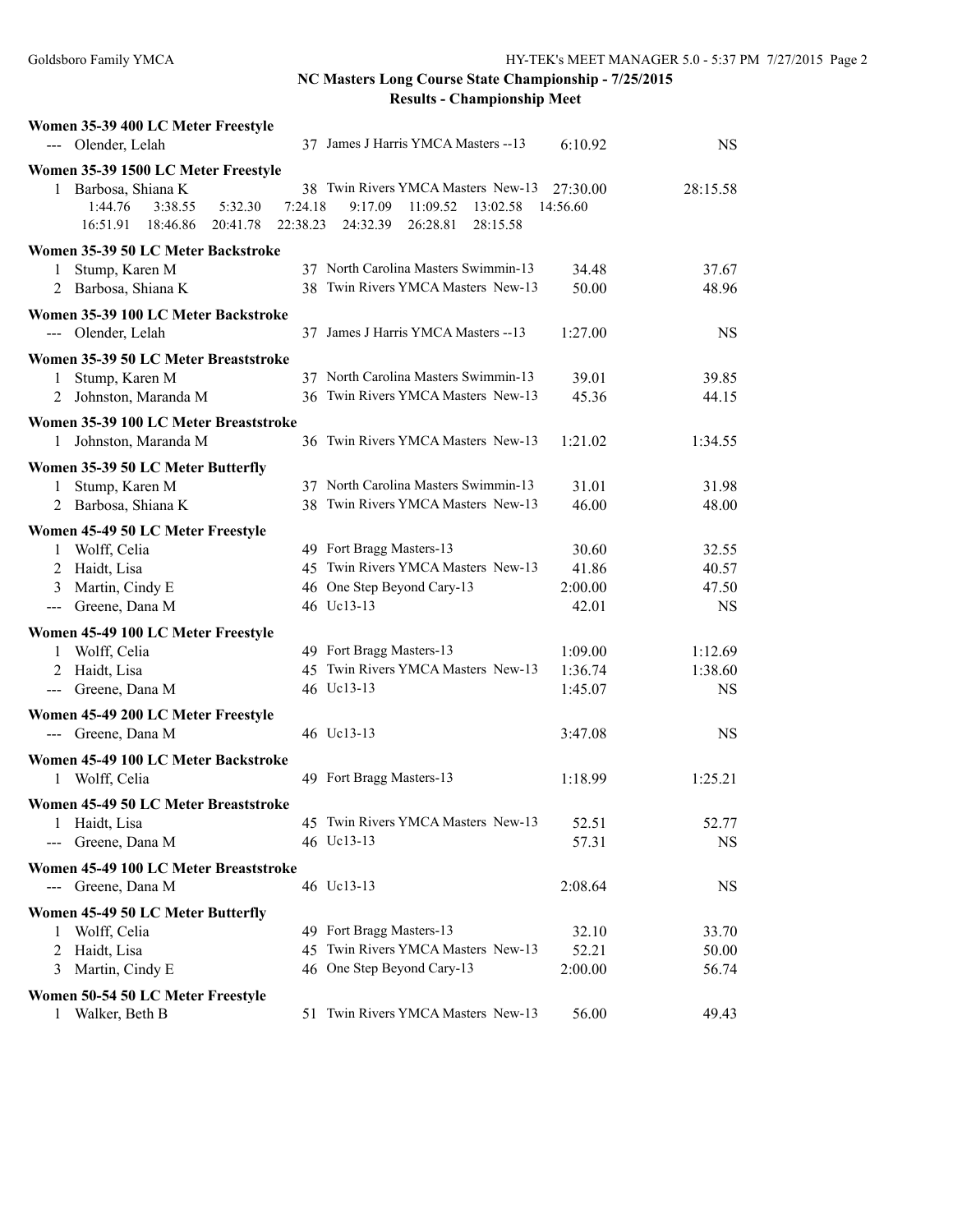# **NC Masters Long Course State Championship - 7/25/2015**

**Results - Championship Meet**

| Women 50-54 100 LC Meter Freestyle<br>1 Walker, Beth B<br>51 Twin Rivers YMCA Masters New-13                                                                                               | 2:00.00              | 1:56.61  |
|--------------------------------------------------------------------------------------------------------------------------------------------------------------------------------------------|----------------------|----------|
| Women 50-54 400 LC Meter Freestyle                                                                                                                                                         |                      |          |
| 51 Ecam<br>Eagle, Lisa<br>1<br>2:54.19<br>5:55.46<br>1:23.17<br>4:26.16                                                                                                                    | 7:51.14              | 5:55.46  |
| Women 50-54 1500 LC Meter Freestyle                                                                                                                                                        |                      |          |
| 51 Ecam<br>1 Eagle, Lisa<br>1:24.53<br>2:54.50<br>5:57.98<br>4:25.83<br>7:30.10<br>9:01.62<br>10:33.14<br>15:07.79<br>13:36.11<br>16:39.74<br>18:11.31<br>19:43.19<br>21:14.98<br>22:43.71 | 26:26.26<br>12:04.61 | 22:43.71 |
| Women 50-54 50 LC Meter Backstroke                                                                                                                                                         |                      |          |
| 1 Eagle, Lisa<br>51 Ecam                                                                                                                                                                   | 44.44                | 44.47    |
| Women 50-54 50 LC Meter Breaststroke                                                                                                                                                       |                      |          |
| 51 Ecam<br>Eagle, Lisa<br>$\mathbf{1}$                                                                                                                                                     | 55.55                | 47.01    |
| Women 50-54 400 LC Meter IM                                                                                                                                                                |                      |          |
| 1 Eagle, Lisa<br>51 Ecam<br>1:43.40<br>3:41.30<br>7:05.17<br>5:37.77                                                                                                                       | 7:51.14              | 7:05.17  |
| Women 55-59 50 LC Meter Freestyle                                                                                                                                                          |                      |          |
| 55 Triad Masters Swimming Greens-13<br>Tiska, Patty A<br>1                                                                                                                                 | 34.39                | 35.21    |
| 59 Twin Rivers YMCA Masters New-13<br>2 Sellers, Jan L                                                                                                                                     | 44.00                | 43.55    |
| Crisp, Mary Ellen<br>57 Twin Rivers YMCA Masters New-13<br>3                                                                                                                               | 51.00                | 48.26    |
| Women 55-59 100 LC Meter Freestyle                                                                                                                                                         |                      |          |
| 55 Triad Masters Swimming Greens-13<br>Tiska, Patty A<br>1                                                                                                                                 | 1:17.91              | 1:27.23  |
| 59 Twin Rivers YMCA Masters New-13<br>2 Sellers, Jan L                                                                                                                                     | 2:00.00              | 1:45.99  |
| 57 Twin Rivers YMCA Masters New-13<br>3 Crisp, Mary Ellen                                                                                                                                  | 2:04.00              | 2:02.76  |
| Women 55-59 400 LC Meter Freestyle                                                                                                                                                         |                      |          |
| 59 Twin Rivers YMCA Masters New-13<br>Sellers, Jan L<br>$\mathbf{1}$                                                                                                                       | 9:10.00              | 8:16.98  |
| 8:16.98<br>1:54.55<br>4:03.51<br>6:12.37                                                                                                                                                   |                      |          |
| Women 55-59 1500 LC Meter Freestyle                                                                                                                                                        |                      |          |
| 59 Twin Rivers YMCA Masters New-13<br>Sellers, Jan L<br>1                                                                                                                                  | 30:30.00             | 31:48.03 |
| 3:50.80<br>5:55.32<br>10:12.29<br>1:47.73<br>8:04.87<br>12:20.00<br>14:26.76<br>18:43.34<br>20:51.24<br>23:05.49<br>25:17.62<br>27:32.78<br>29:39.32<br>31:48.03                           | 16:32.44             |          |
|                                                                                                                                                                                            |                      |          |
| Women 55-59 50 LC Meter Backstroke<br>55 Triad Masters Swimming Greens-13<br>Tiska, Patty A<br>1                                                                                           | 43.68                | 45.42    |
|                                                                                                                                                                                            |                      |          |
| Women 55-59 50 LC Meter Breaststroke<br>55 Triad Masters Swimming Greens-13<br>Tiska, Patty A<br>1                                                                                         | 53.50                | 55.60    |
| Women 55-59 50 LC Meter Butterfly                                                                                                                                                          |                      |          |
| 55 Triad Masters Swimming Greens-13<br>Tiska, Patty A<br>1                                                                                                                                 | 39.95                | 39.52    |
| Women 60-64 100 LC Meter Freestyle<br>64 Twin Rivers YMCA Masters New-13<br>Maynard, Rita<br>1                                                                                             | 2:20.79              | 2:18.33  |
| Women 60-64 200 LC Meter Freestyle                                                                                                                                                         |                      |          |
| 62 Illinois Masters-21<br>Swedler, Susan M<br>1                                                                                                                                            | 3:40.00              | 3:20.38  |
| 64 Twin Rivers YMCA Masters New-13<br>Maynard, Rita<br>2                                                                                                                                   | 4:54.38              | 4:49.49  |
| Women 60-64 400 LC Meter Freestyle                                                                                                                                                         |                      |          |
| 64 Twin Rivers YMCA Masters New-13<br>1 Maynard, Rita                                                                                                                                      | 9:49.36              | 10:00.71 |
| 2:22.96<br>7:28.81<br>10:00.71<br>4:55.54                                                                                                                                                  |                      |          |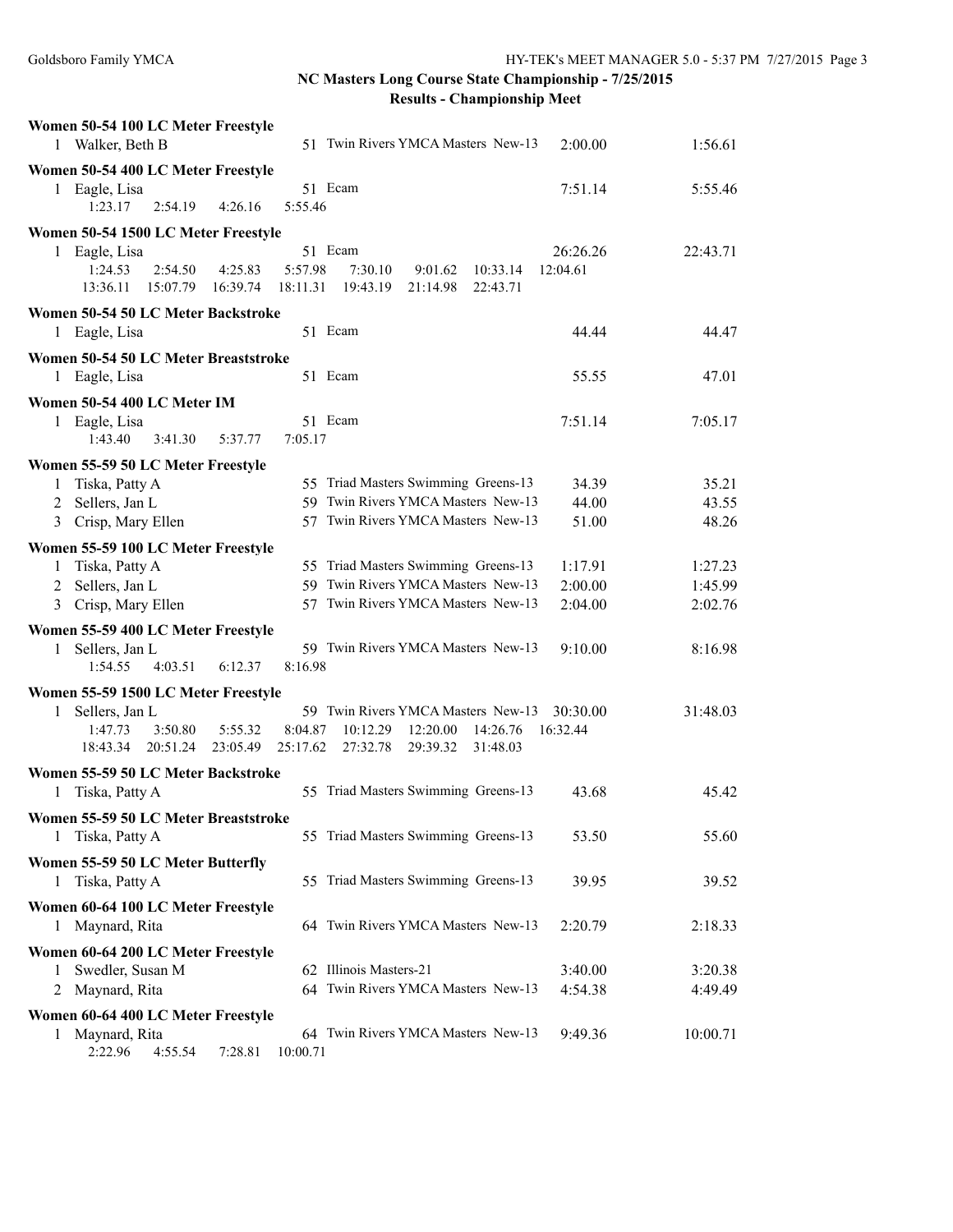| Women 60-64 50 LC Meter Backstroke                        |          |                                                                       |                    |                    |
|-----------------------------------------------------------|----------|-----------------------------------------------------------------------|--------------------|--------------------|
| 1 Pearce, Mary D                                          |          | 60 North Carolina Masters Swimmin-13                                  | 50.00              | 50.34              |
| Women 60-64 100 LC Meter Backstroke                       |          |                                                                       |                    |                    |
| 1 Pearce, Mary D                                          |          | 60 North Carolina Masters Swimmin-13                                  | 1:47.00            | 1:50.92            |
| Women 60-64 50 LC Meter Breaststroke                      |          |                                                                       |                    |                    |
| Pearce, Mary D<br>$\mathbf{1}$                            |          | 60 North Carolina Masters Swimmin-13                                  | 51.00              | 50.21              |
| Swedler, Susan M<br>2                                     |          | 62 Illinois Masters-21                                                | 55.00              | 54.84              |
| Women 60-64 100 LC Meter Breaststroke                     |          |                                                                       |                    |                    |
| Pearce, Mary D<br>1                                       |          | 60 North Carolina Masters Swimmin-13<br>62 Illinois Masters-21        | 1:48.00<br>1:58.00 | 1:53.33<br>1:58.73 |
| Swedler, Susan M<br>2                                     |          |                                                                       |                    |                    |
| Women 60-64 200 LC Meter Breaststroke                     |          | 60 North Carolina Masters Swimmin-13                                  |                    |                    |
| 1 Pearce, Mary D<br>2:00.94<br>4:03.03                    |          |                                                                       | 3:53.00            | 4:03.03            |
| 2 Swedler, Susan M                                        |          | 62 Illinois Masters-21                                                | 4:10.00            | 4:04.34            |
| 2:00.83<br>4:04.34                                        |          |                                                                       |                    |                    |
| Women 60-64 50 LC Meter Butterfly                         |          |                                                                       |                    |                    |
| Wainwright, Joanne<br>1                                   |          | 60 Greensboro Swimming Associatio-13                                  | 40.77              | 39.32              |
| Women 60-64 100 LC Meter Butterfly                        |          |                                                                       |                    |                    |
| 1 Wainwright, Joanne                                      |          | 60 Greensboro Swimming Associatio-13                                  | 1:30.77            | 1:33.85            |
| Women 60-64 200 LC Meter Butterfly                        |          |                                                                       |                    |                    |
| Wainwright, Joanne<br>1                                   |          | 60 Greensboro Swimming Associatio-13                                  | 3:45.00            | 3:28.31            |
| 3:28.31<br>1:37.93                                        |          |                                                                       |                    |                    |
| Women 60-64 200 LC Meter IM                               |          |                                                                       |                    |                    |
| 1 Wainwright, Joanne                                      |          | 60 Greensboro Swimming Associatio-13                                  | 3:20.77            | 3:22.56            |
| 1:39.08<br>3:22.56                                        |          |                                                                       |                    |                    |
| Women 65-69 400 LC Meter Freestyle                        |          |                                                                       |                    |                    |
| Van Meeteren, Greta<br>1<br>1:54.50<br>3:54.02<br>5:54.59 | 7:53.18  | 68 Twin Rivers YMCA Masters New-13                                    | 8:10.00            | 7:53.18            |
| 2 Mosca, Jan Elisa                                        |          | 65 Twin Rivers YMCA Masters New-13                                    | 12:00.00           | 9:57.63            |
| 2:22.90<br>4:52.95<br>9:57.63                             |          |                                                                       |                    |                    |
| Women 65-69 1500 LC Meter Freestyle                       |          |                                                                       |                    |                    |
| Van Meeteren, Greta<br>1                                  |          | 68 Twin Rivers YMCA Masters New-13                                    | 31:30.00           | 30:57.59           |
| 6:08.86<br>1:59.03<br>4:03.32                             | 8:13.88  | 10:18.41<br>12:22.65<br>14:27.33                                      | 16:31.36           |                    |
| 18:32.29<br>20:35.19<br>22:39.15                          | 24:43.77 | 26:48.45<br>28:52.99<br>30:57.59                                      |                    |                    |
| Women 65-69 50 LC Meter Backstroke                        |          |                                                                       |                    |                    |
| 1 Mosca, Jan Elisa                                        |          | 65 Twin Rivers YMCA Masters New-13                                    | 1:00.00            | 1:06.90            |
| Women 65-69 100 LC Meter Backstroke                       |          |                                                                       |                    |                    |
| Mosca, Jan Elisa<br>1                                     |          | 65 Twin Rivers YMCA Masters New-13                                    | 2:03.00            | 2:29.83            |
| Women 65-69 50 LC Meter Breaststroke                      |          |                                                                       |                    |                    |
| Van Meeteren, Greta<br>1                                  |          | 68 Twin Rivers YMCA Masters New-13                                    | 1:00.00            | 1:01.58            |
| Women 65-69 100 LC Meter Breaststroke                     |          |                                                                       |                    |                    |
| Van Meeteren, Greta<br>1                                  | 68       | Twin Rivers YMCA Masters New-13<br>65 Twin Rivers YMCA Masters New-13 | 2:12.00            | 2:12.75            |
| Mosca, Jan Elisa<br>2                                     |          |                                                                       | 3:00.00            | 2:16.55            |
| Women 65-69 200 LC Meter IM                               |          | 65 Twin Rivers YMCA Masters New-13                                    |                    |                    |
| Mosca, Jan Elisa                                          |          |                                                                       | 6:00.00            | <b>NS</b>          |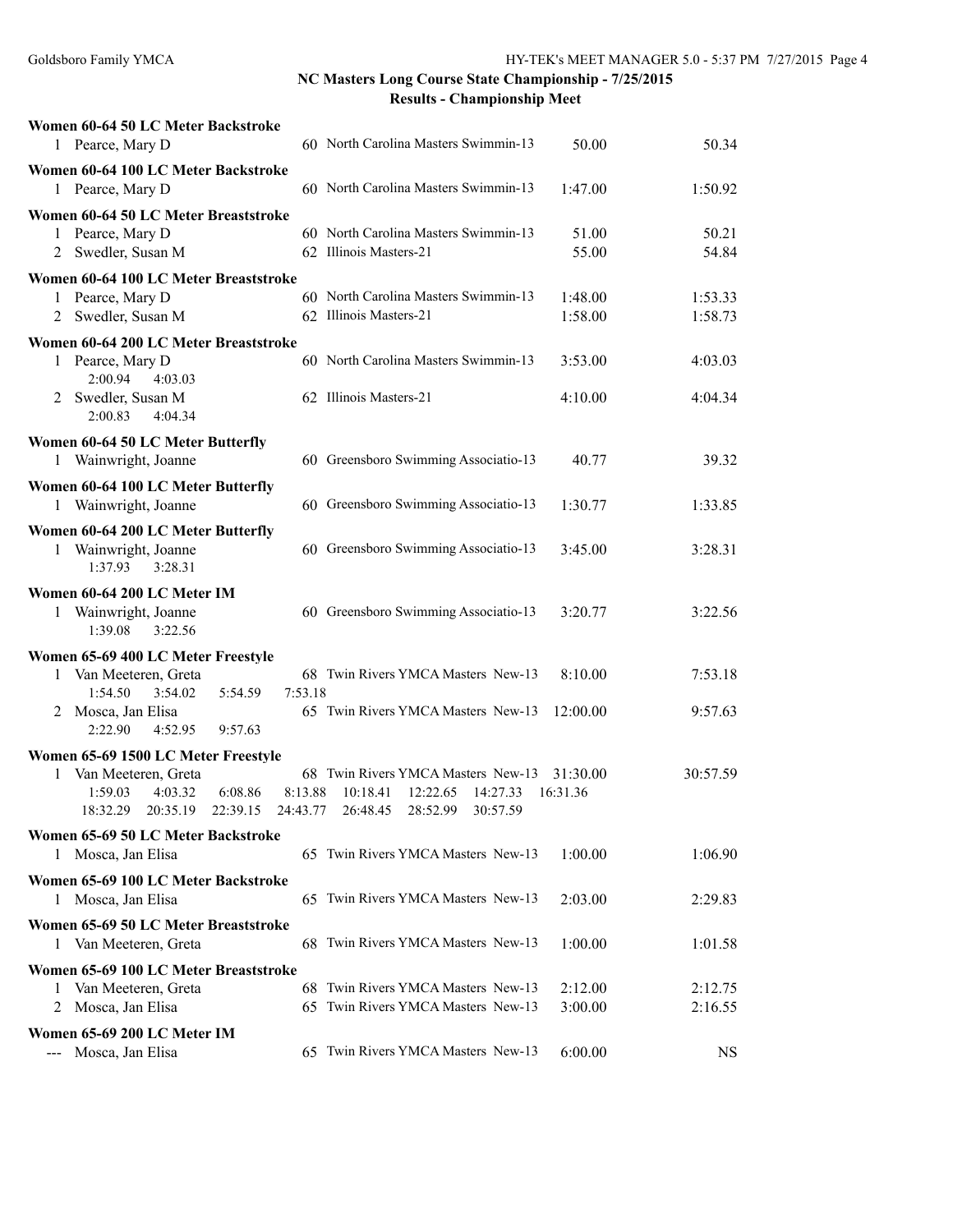|   | Women 70-74 50 LC Meter Freestyle                        |          |          |                                      |          |           |
|---|----------------------------------------------------------|----------|----------|--------------------------------------|----------|-----------|
|   | 1 Bricken, Susan W                                       |          |          | 72 Christiansburg Blue Fin Master-12 | 40.00    | 39.16     |
|   | 2 Klotz, Camille A                                       |          |          | 70 Twin Rivers YMCA Masters New-13   | 1:05.15  | 1:05.59   |
|   | Women 70-74 100 LC Meter Freestyle                       |          |          |                                      |          |           |
| 1 | Bricken, Susan W                                         |          |          | 72 Christiansburg Blue Fin Master-12 | 1:35.00  | 1:33.65   |
| 2 | Klotz, Camille A                                         |          |          | 70 Twin Rivers YMCA Masters New-13   | 2:30.09  | 2:20.35   |
|   | Women 70-74 400 LC Meter Freestyle                       |          |          |                                      |          |           |
| 1 | Klotz, Camille A                                         |          |          | 70 Twin Rivers YMCA Masters New-13   | 15:22.10 | 10:43.96  |
|   | 2:33.89<br>5:20.74                                       | 8:07.73  | 10:43.96 |                                      |          |           |
|   | Women 70-74 50 LC Meter Breaststroke                     |          |          |                                      |          |           |
|   | 1 Klotz, Camille A                                       |          |          | 70 Twin Rivers YMCA Masters New-13   | 1:11.06  | 1:22.02   |
|   |                                                          |          |          |                                      |          |           |
|   | Women 70-74 100 LC Meter Breaststroke                    |          |          | 70 Twin Rivers YMCA Masters New-13   |          |           |
|   | --- Klotz, Camille A<br>Arms two strokes underwater      |          |          |                                      | 2:45.09  | DQ        |
|   |                                                          |          |          |                                      |          |           |
|   | Women 80-84 100 LC Meter Freestyle                       |          |          |                                      |          |           |
|   | 1 Detrick, Johnnie                                       |          |          | 80 Virginia Masters Swim Team-12     | 1:40.00  | 1:37.04   |
|   | Women 80-84 200 LC Meter Freestyle                       |          |          |                                      |          |           |
|   | 1 Detrick, Johnnie                                       |          |          | 80 Virginia Masters Swim Team-12     | 3:50.00  | 3:57.39   |
|   | Women 80-84 100 LC Meter Breaststroke                    |          |          |                                      |          |           |
|   | 1 Detrick, Johnnie                                       |          |          | 80 Virginia Masters Swim Team-12     | 2:15.00  | 2:10.10   |
|   | Women 80-84 200 LC Meter Breaststroke                    |          |          |                                      |          |           |
|   | --- Detrick, Johnnie                                     |          |          | 80 Virginia Masters Swim Team-12     | 4:50.00  | <b>NS</b> |
|   |                                                          |          |          |                                      |          |           |
|   | Women 85-89 50 LC Meter Freestyle<br>--- Derr, Carolyn M |          |          | 87 Charlotte SwimMasters-13          | 1:18.00  | <b>NS</b> |
|   |                                                          |          |          |                                      |          |           |
|   | Women 85-89 50 LC Meter Backstroke                       |          |          |                                      |          |           |
|   | --- Derr, Carolyn M                                      |          |          | 87 Charlotte SwimMasters-13          | 1:30.00  | <b>NS</b> |
|   | Men 18-24 50 LC Meter Freestyle                          |          |          |                                      |          |           |
| 1 | Mastracci, Kevin                                         |          |          | 19 Uc12-12                           | 25.38    | 25.80     |
|   | Sperandeo, Patrick J                                     |          |          | 20 Uc12-12                           | 29.00    | 29.45     |
|   | Men 18-24 100 LC Meter Freestyle                         |          |          |                                      |          |           |
| 1 | Mastracci, Kevin                                         |          |          | 19 Uc12-12                           | 55.77    | 57.93     |
| 2 | Maynard, Sean                                            |          |          | 24 Twin Rivers YMCA Masters New-13   | 1:32.76  | 1:18.48   |
|   | Men 18-24 200 LC Meter Freestyle                         |          |          |                                      |          |           |
|   | 1 Avery, Andrew L                                        |          |          | 20 Uc13-13                           | 2:25.09  | 2:21.81   |
|   | 2 Maynard, Sean                                          |          |          | 24 Twin Rivers YMCA Masters New-13   | 2:43.28  | 3:05.02   |
|   |                                                          |          |          |                                      |          |           |
|   | Men 18-24 400 LC Meter Freestyle<br>1 Avery, Andrew L    |          |          | 20 Uc13-13                           | 5:05.80  | 4:55.99   |
|   | 1:10.45<br>2:25.27                                       | 3:41.57  | 4:55.99  |                                      |          |           |
| 2 | Maynard, Sean                                            |          |          | 24 Twin Rivers YMCA Masters New-13   | 6:01.55  | 6:34.12   |
|   | 1:21.10<br>3:05.18                                       | 4:51.47  | 6:34.12  |                                      |          |           |
|   | Men 18-24 1500 LC Meter Freestyle                        |          |          |                                      |          |           |
|   | 1 Avery, Andrew L                                        |          |          | 20 Uc13-13                           | 20:00.50 | 19:29.01  |
|   | 1:13.98<br>2:32.73                                       | 3:50.77  | 5:09.56  | 6:27.94<br>7:47.09<br>9:05.79        | 10:24.40 |           |
|   | 11:42.84<br>13:01.05                                     | 14:18.83 | 15:36.86 | 16:55.17<br>18:13.72<br>19:29.01     |          |           |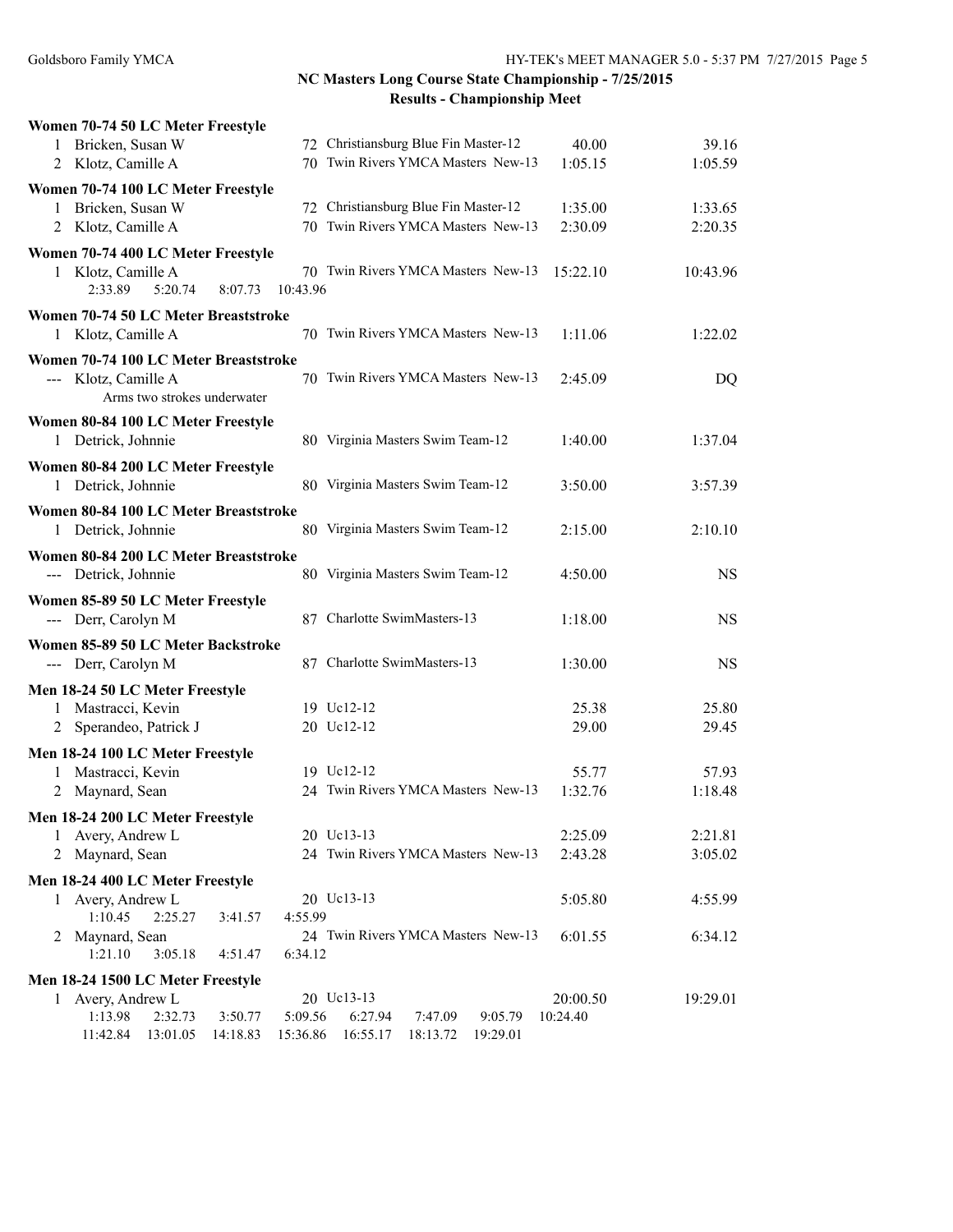**NC Masters Long Course State Championship - 7/25/2015**

| <b>Results - Championship Meet</b> |  |  |  |
|------------------------------------|--|--|--|
|------------------------------------|--|--|--|

| (Men 18-24 1500 LC Meter Freestyle)                                                                |          |                                             |          |           |
|----------------------------------------------------------------------------------------------------|----------|---------------------------------------------|----------|-----------|
| 2 Maynard, Sean                                                                                    |          | 24 Twin Rivers YMCA Masters New-13 25:46.25 |          | 26:24.56  |
| 1:22.06<br>3:01.75<br>4:46.26                                                                      | 6:37.18  | 8:25.98<br>10:14.66<br>12:03.03             | 13:54.12 |           |
| 15:42.12 17:28.60<br>19:21.44                                                                      | 21:09.18 | 22:54.37<br>24:39.27<br>26:24.56            |          |           |
| Men 18-24 50 LC Meter Backstroke                                                                   |          |                                             |          |           |
| 1 Avery, Andrew L                                                                                  |          | 20 Uc13-13                                  | 41.08    | 34.67     |
| Men 18-24 100 LC Meter Backstroke                                                                  |          |                                             |          |           |
| 1 Sperandeo, Patrick J                                                                             |          | 20 Uc12-12                                  | 1:25.23  | 1:22.06   |
| Men 18-24 50 LC Meter Breaststroke<br>1 Avery, Andrew L                                            |          | 20 Uc13-13                                  | 46.35    | 39.15     |
| Men 18-24 100 LC Meter Breaststroke<br>1 Sperandeo, Patrick J                                      |          | 20 Uc12-12                                  | 1:21.50  | 1:21.76   |
| Men 18-24 50 LC Meter Butterfly<br>1 Mastracci, Kevin                                              |          | 19 Uc12-12                                  | 26.80    | 26.93     |
|                                                                                                    |          |                                             |          |           |
| Men 18-24 100 LC Meter Butterfly                                                                   |          | 19 Uc12-12                                  |          | 1:04.56   |
| 1 Mastracci, Kevin                                                                                 |          |                                             | 1:00.00  |           |
| <b>Men 18-24 200 LC Meter IM</b><br>1 Sperandeo, Patrick J<br>1:21.85<br>2:43.74                   |          | 20 Uc12-12                                  | 2:40.35  | 2:43.74   |
| Men 35-39 50 LC Meter Freestyle                                                                    |          |                                             |          |           |
| 1 George, Nathan D                                                                                 |          | 36 Uc13-13                                  | 25.93    | 26.68     |
| 2 Randolph, Brian P                                                                                |          | 37 Twin Rivers YMCA Masters New-13          | 50.57    | 34.98     |
| Men 35-39 100 LC Meter Freestyle                                                                   |          |                                             |          |           |
| --- George, Nathan D                                                                               |          | 36 Uc13-13                                  | 56.85    | <b>NS</b> |
|                                                                                                    |          |                                             |          |           |
| Men 35-39 50 LC Meter Backstroke<br>--- Randolph, Brian P<br>Shoulders past vertical toward breast |          | 37 Twin Rivers YMCA Masters New-13          | 1:01.00  | DQ        |
| Men 35-39 50 LC Meter Breaststroke                                                                 |          |                                             |          |           |
| 1 Randolph, Brian P                                                                                |          | 37 Twin Rivers YMCA Masters New-13          | 51.00    | 49.01     |
| Men 35-39 100 LC Meter Breaststroke                                                                |          |                                             |          |           |
| 1 Randolph, Brian P                                                                                |          | 37 Twin Rivers YMCA Masters New-13          | 1:51.50  | 1:48.19   |
| Men 35-39 50 LC Meter Butterfly                                                                    |          |                                             |          |           |
| George, Nathan D                                                                                   |          | 36 Uc13-13                                  | 28.95    | 28.46     |
| Men 40-44 50 LC Meter Freestyle                                                                    |          |                                             |          |           |
| Dunson, David B<br>1                                                                               |          | 43 North Carolina Aquatic Club Ma-13        | 28.50    | 29.64     |
| 2<br>Wang, David M                                                                                 |          | 44 Twin Rivers YMCA Masters New-13          | 31.18    | 31.48     |
| 3<br>Patterson, Robert B                                                                           |          | 44 Ecam                                     | 31.83    | 32.03     |
| Hillman, Jason<br>4                                                                                |          | 42 Charlotte SwimMasters-13                 | 33.00    | 32.88     |
| Moore, Steven E<br>5                                                                               | 43       | One Step Beyond Cary-13                     | 35.00    | 34.19     |
| Gerstein, Eran<br>---<br>False start                                                               |          | 43 Gwinnett County Masters Club-45          | 26.23    | DQ        |
| Men 40-44 100 LC Meter Freestyle                                                                   |          |                                             |          |           |
| Dunson, David B<br>1                                                                               |          | 43 North Carolina Aquatic Club Ma-13        | 1:04.50  | 1:05.60   |
| Gerstein, Eran<br>2                                                                                |          | 43 Gwinnett County Masters Club-45          | 1:06.00  | 1:08.10   |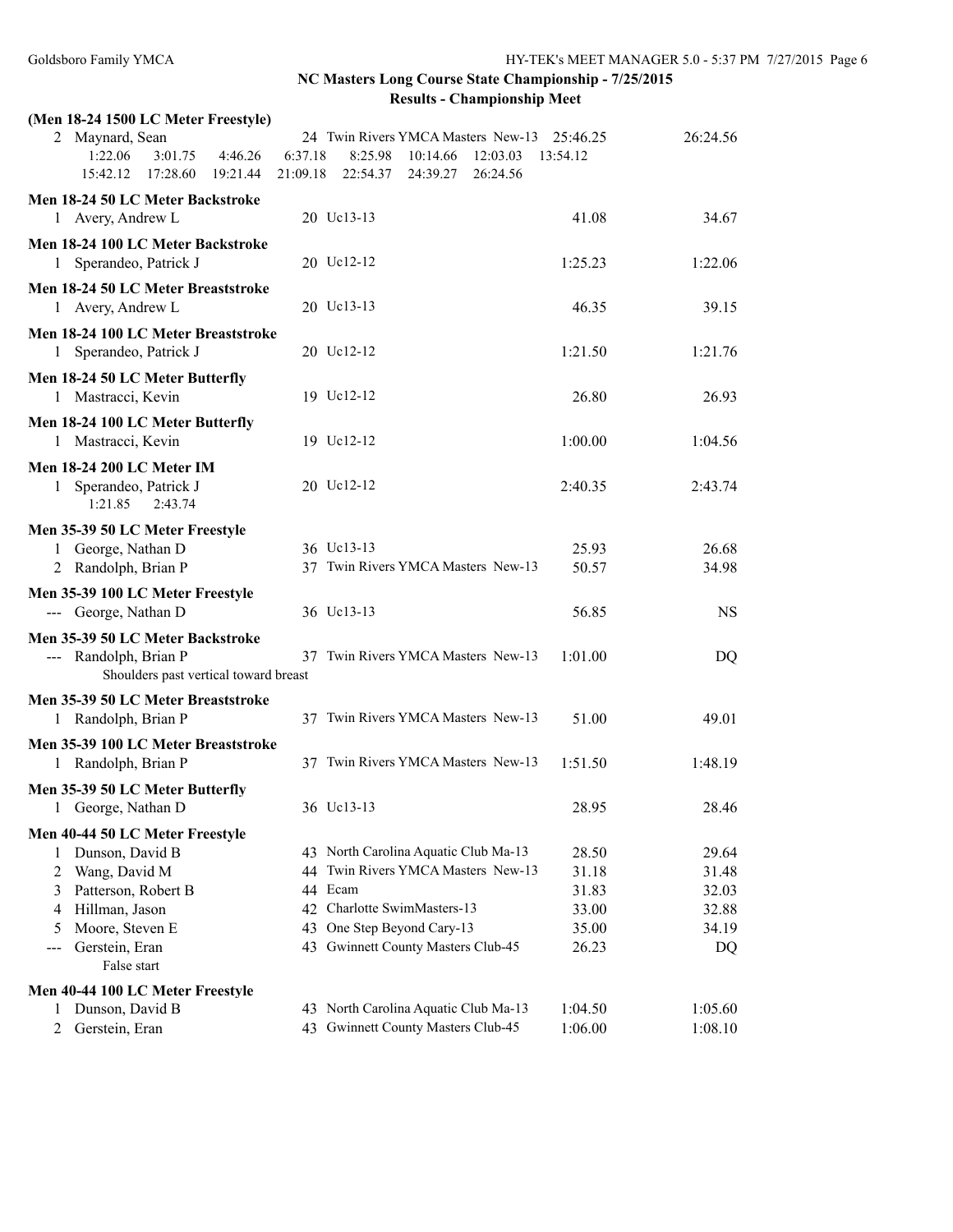| (Men 40-44 100 LC Meter Freestyle)                                                                                         |                     |                                                                                                                  |                         |                         |
|----------------------------------------------------------------------------------------------------------------------------|---------------------|------------------------------------------------------------------------------------------------------------------|-------------------------|-------------------------|
| 3 Wang, David M                                                                                                            |                     | 44 Twin Rivers YMCA Masters New-13                                                                               | 1:08.92                 | 1:17.16                 |
| Men 40-44 200 LC Meter Freestyle<br>1 Wang, David M                                                                        |                     | 44 Twin Rivers YMCA Masters New-13                                                                               | 2:39.59                 | 2:53.62                 |
| Men 40-44 50 LC Meter Backstroke<br>1 Patterson, Robert B                                                                  |                     | 44 Ecam                                                                                                          | 38.99                   | 40.42                   |
| Men 40-44 100 LC Meter Backstroke<br>1 Patterson, Robert B                                                                 |                     | 44 Ecam                                                                                                          | 1:30.24                 | 1:27.07                 |
| Men 40-44 200 LC Meter Backstroke<br>--- Patterson, Robert B                                                               |                     | 44 Ecam                                                                                                          | 3:19.31                 | <b>NS</b>               |
| Men 40-44 50 LC Meter Breaststroke<br>1 Dunson, David B                                                                    |                     | 43 North Carolina Aquatic Club Ma-13                                                                             | 38.20                   | 36.68                   |
| Men 40-44 100 LC Meter Breaststroke<br>1 Dunson, David B                                                                   |                     | 43 North Carolina Aquatic Club Ma-13                                                                             | 1:28.00                 | 1:23.28                 |
| Men 40-44 50 LC Meter Butterfly<br>1 Dunson, David B<br>2 Gerstein, Eran<br>3 Wang, David M                                |                     | 43 North Carolina Aquatic Club Ma-13<br>43 Gwinnett County Masters Club-45<br>44 Twin Rivers YMCA Masters New-13 | 30.70<br>34.43<br>34.73 | 30.98<br>34.14<br>35.21 |
| Men 40-44 100 LC Meter Butterfly<br>1 Wang, David M                                                                        |                     | 44 Twin Rivers YMCA Masters New-13                                                                               | 1:22.13                 | 1:35.42                 |
| <b>Men 40-44 200 LC Meter IM</b><br>1 Hillman, Jason<br>1:43.23<br>3:36.02                                                 |                     | 42 Charlotte SwimMasters-13                                                                                      | 3:30.00                 | 3:36.02                 |
| Men 45-49 50 LC Meter Freestyle<br>1 Stroud, Linwood M                                                                     |                     | 48 Ecam                                                                                                          | 42.00                   | 43.64                   |
| Men 45-49 100 LC Meter Freestyle<br>Stroud, Linwood M<br>1                                                                 |                     | 48 Ecam                                                                                                          | 1:40.00                 | 1:42.69                 |
| Men 45-49 200 LC Meter Freestyle<br>1 Stroud, Linwood M                                                                    |                     | 48 Ecam                                                                                                          | 3:30.00                 | 3:50.63                 |
| Men 45-49 400 LC Meter Freestyle<br>1 Kern, Paul E<br>1:32.83<br>3:16.30<br>4:57.27                                        | 6:31.37             | 47 Triad Masters Swimming Greens-13                                                                              | 7:00.00                 | 6:31.37                 |
| Men 45-49 1500 LC Meter Freestyle<br>1 Clark, James B<br>1:31.95<br>3:12.87<br>4:54.53<br>15:15.31<br>17:00.18<br>18:45.49 | 6:36.08<br>20:31.32 | 46 One Step Beyond Cary-13<br>8:18.54<br>10:01.70<br>11:45.55<br>22:15.78<br>24:01.33<br>25:44.60                | 27:43.00<br>13:30.20    | 25:44.60                |
| Men 45-49 200 LC Meter Breaststroke<br>1 Kern, Paul E<br>1:44.42<br>3:38.60                                                |                     | 47 Triad Masters Swimming Greens-13                                                                              | 4:00.00                 | 3:38.60                 |
| Men 45-49 200 LC Meter Butterfly<br>1 Kern, Paul E<br>1:45.11<br>3:41.43                                                   |                     | 47 Triad Masters Swimming Greens-13                                                                              | 3:40.00                 | 3:41.43                 |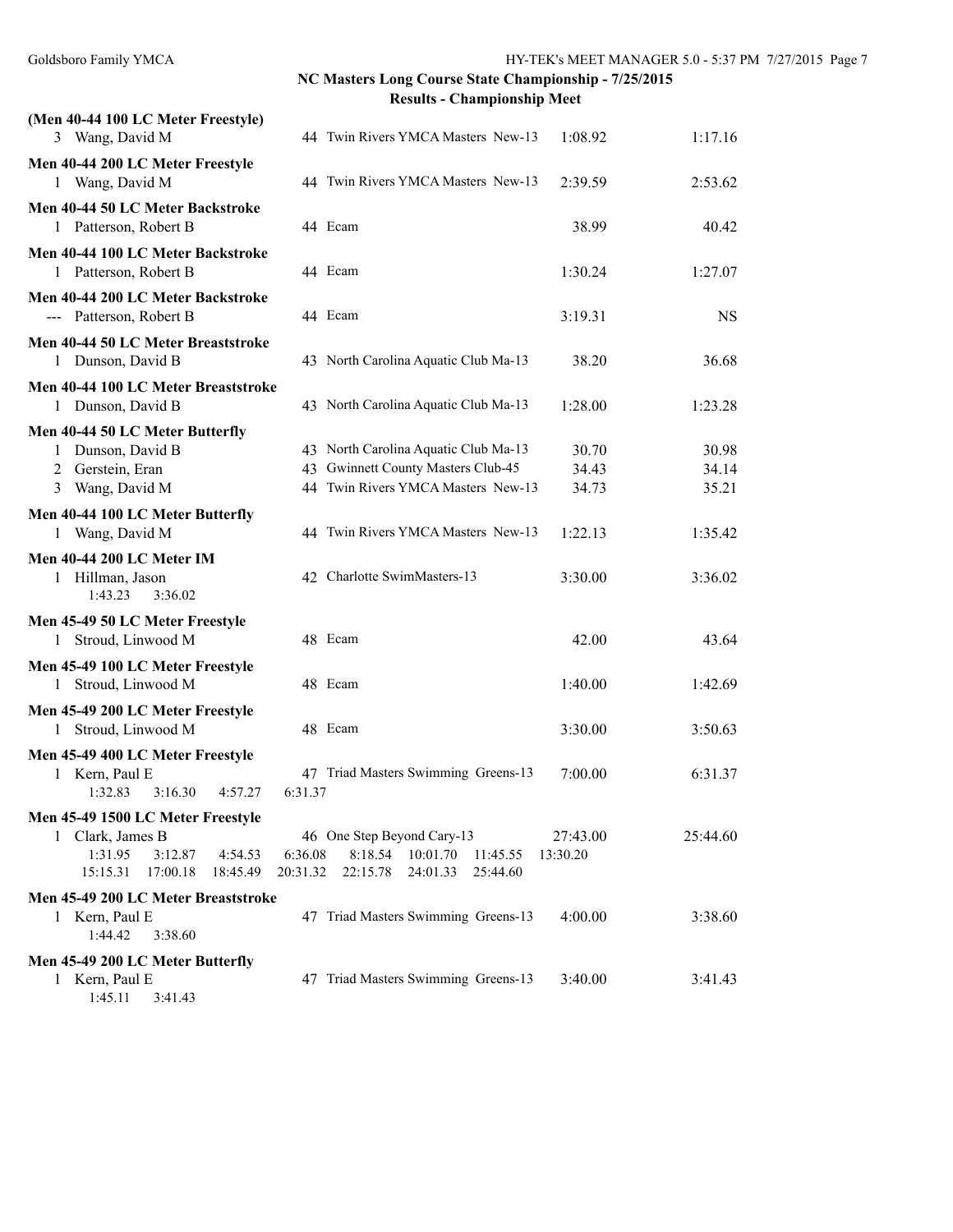| <b>Men 45-49 200 LC Meter IM</b><br>1 Kern, Paul E<br>47 Triad Masters Swimming Greens-13<br>3:18.81<br>3:30.00<br>1:35.68<br>3:18.81 |           |
|---------------------------------------------------------------------------------------------------------------------------------------|-----------|
|                                                                                                                                       |           |
| Men 45-49 400 LC Meter IM                                                                                                             |           |
| 47 Triad Masters Swimming Greens-13<br>1 Kern, Paul E<br>7:00.00<br>7:00.85<br>1:37.57<br>3:25.30<br>5:21.59<br>7:00.85               |           |
| Men 50-54 50 LC Meter Freestyle                                                                                                       |           |
| 53 North Carolina Masters Swimmin-13<br>Bagot, John J<br>27.45<br>1                                                                   | 31.14     |
| 53 Twin Rivers YMCA Masters New-13<br>2 Beliveau, Rich T<br>45.00                                                                     | 37.16     |
| Men 50-54 200 LC Meter Freestyle                                                                                                      |           |
| 1 Beliveau, Rich T<br>53 Twin Rivers YMCA Masters New-13<br>3:30.00<br>3:12.85                                                        |           |
|                                                                                                                                       |           |
| Men 50-54 400 LC Meter Freestyle                                                                                                      |           |
| 53 Twin Rivers YMCA Masters New-13<br>Beliveau, Rich T<br>7:30.00<br>6:34.17<br>$\mathbf{1}$                                          |           |
| 1:33.17<br>3:16.08<br>4:57.71<br>6:34.17                                                                                              |           |
| 51 Raleigh Area Masters-13<br>--- Bitzenhofer, Mike A<br>5:20.00                                                                      | <b>NS</b> |
| Men 50-54 1500 LC Meter Freestyle                                                                                                     |           |
| 53 North Carolina Masters Swimmin-13<br>22:32.33<br>Bagot, John J<br>21:42.47<br>$\mathbf{1}$                                         |           |
| 1:20.27<br>4:20.56<br>5:50.83<br>2:49.82<br>7:21.34<br>8:52.69<br>10:23.63<br>11:54.85                                                |           |
| 13:26.05<br>14:57.86<br>16:29.39<br>18:00.69<br>19:31.49<br>21:02.76<br>22:32.33                                                      |           |
| 53 Twin Rivers YMCA Masters New-13<br>2 Beliveau, Rich T<br>28:00.00<br>26:15.07                                                      |           |
| 6:38.80<br>1:32.40<br>4:54.43<br>8:23.82<br>10:08.52<br>11:54.59<br>13:40.08<br>3:11.81                                               |           |
| 17:14.76<br>19:01.41<br>20:49.60<br>22:37.63<br>24:25.78<br>15:27.27<br>26:15.07                                                      |           |
| Men 50-54 50 LC Meter Breaststroke                                                                                                    |           |
| 53 North Carolina Masters Swimmin-13<br>1 Bagot, John J<br>37.43                                                                      | 38.21     |
|                                                                                                                                       |           |
| Men 50-54 100 LC Meter Breaststroke                                                                                                   |           |
| 53 North Carolina Masters Swimmin-13<br>1:25.00<br>1:27.44<br>1 Bagot, John J                                                         |           |
| Men 50-54 200 LC Meter Breaststroke                                                                                                   |           |
| 53 North Carolina Masters Swimmin-13<br>--- Bagot, John J<br>3:05.80                                                                  | <b>NS</b> |
| Men 50-54 50 LC Meter Butterfly                                                                                                       |           |
| 51 Raleigh Area Masters-13<br>Bitzenhofer, Mike A<br>28.80<br>1                                                                       | 28.90     |
| Twin Rivers YMCA Masters New-13<br>Beliveau, Rich T<br>1:00.00<br>2<br>53                                                             | 46.90     |
|                                                                                                                                       |           |
| Men 50-54 100 LC Meter Butterfly                                                                                                      |           |
| 51 Raleigh Area Masters-13<br>Bitzenhofer, Mike A<br>1<br>1:05.80<br>1:04.97                                                          |           |
| Men 50-54 200 LC Meter Butterfly                                                                                                      |           |
| 51 Raleigh Area Masters-13<br>1 Bitzenhofer, Mike A<br>2:33.40<br>2:37.50                                                             |           |
| 1:12.81<br>2:33.40                                                                                                                    |           |
| Men 55-59 50 LC Meter Freestyle                                                                                                       |           |
| 55 Uc13-13<br>1 Clark, Nelson<br>28.10                                                                                                | 27.60     |
| 2 Wells, Rich<br>55 Uc13-13<br>34.50                                                                                                  | 33.57     |
|                                                                                                                                       |           |
| Men 55-59 100 LC Meter Freestyle                                                                                                      |           |
| 1 Clark, Nelson<br>55 Uc13-13<br>1:02.30<br>1:05.02                                                                                   |           |
| Men 55-59 50 LC Meter Backstroke                                                                                                      |           |
| 59 Virginia Masters Swim Team-12<br>Swiger, Ralph B<br>49.00<br>1                                                                     | 52.62     |
| Men 55-59 100 LC Meter Backstroke                                                                                                     |           |
| 59 Virginia Masters Swim Team-12<br>1:55.00<br>1:58.63<br>Swiger, Ralph B<br>$\mathbf{1}$                                             |           |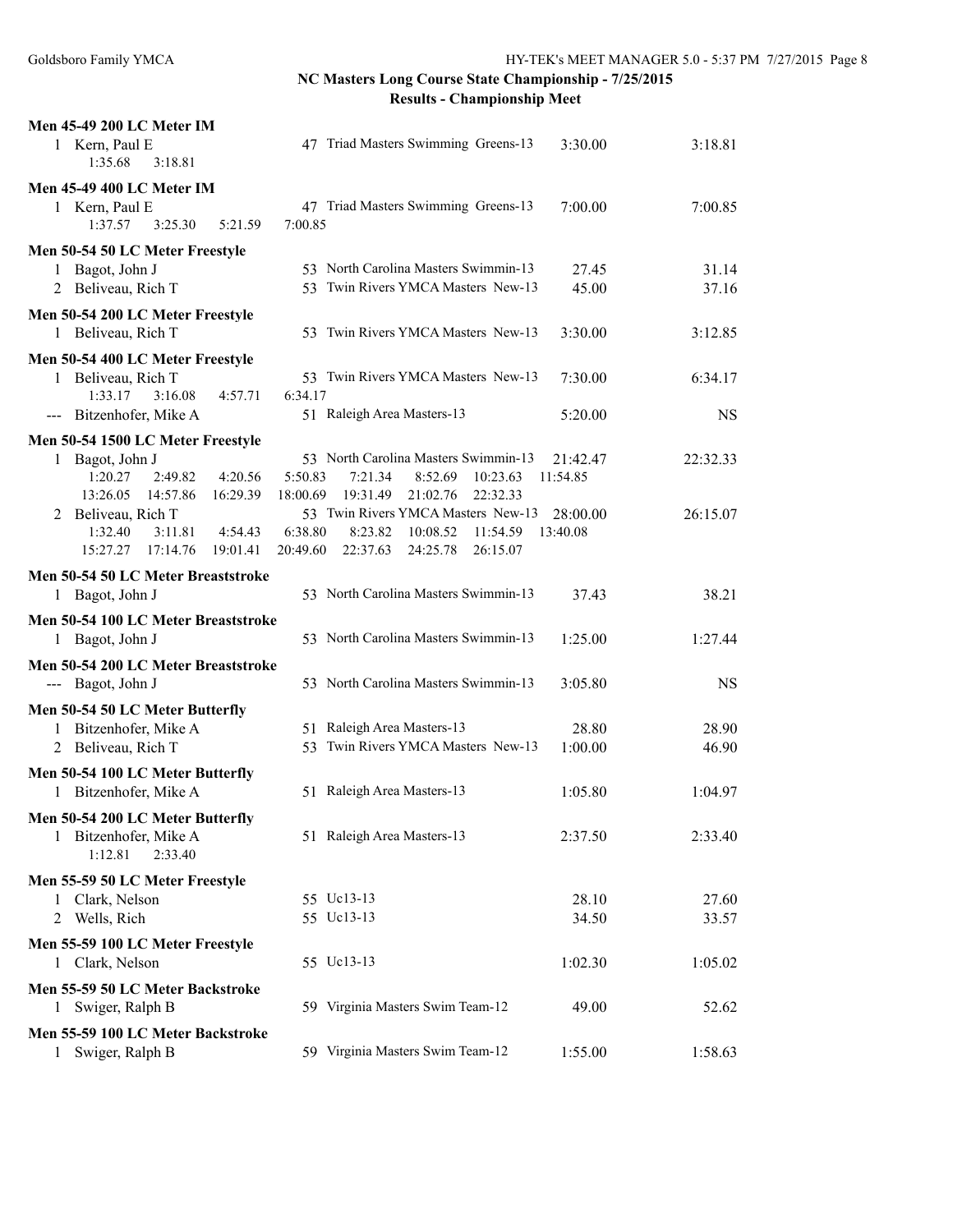| Men 55-59 50 LC Meter Breaststroke                                |                     |                                                                     |                |                |
|-------------------------------------------------------------------|---------------------|---------------------------------------------------------------------|----------------|----------------|
| 1 Clark, Nelson                                                   |                     | 55 Uc13-13                                                          | 37.80          | 37.47          |
| 2 Wells, Rich                                                     |                     | 55 Uc13-13                                                          | 39.90          | 40.07          |
| Men 55-59 100 LC Meter Breaststroke                               |                     |                                                                     |                |                |
| 1 Wells, Rich                                                     |                     | 55 Uc13-13                                                          | 1:29.90        | 1:28.10        |
| 2 Swiger, Ralph B                                                 |                     | 59 Virginia Masters Swim Team-12                                    | 1:55.00        | 1:58.02        |
| Men 55-59 200 LC Meter Breaststroke                               |                     |                                                                     |                |                |
| Wells, Rich<br>1<br>1:38.12<br>3:24.21                            |                     | 55 Uc13-13                                                          | 3:19.90        | 3:24.21        |
| 2 Swiger, Ralph B<br>2:03.31<br>4:12.35                           |                     | 59 Virginia Masters Swim Team-12                                    | 4:07.00        | 4:12.35        |
| Men 55-59 50 LC Meter Butterfly                                   |                     |                                                                     |                |                |
| 1 Clark, Nelson                                                   |                     | 55 Uc13-13                                                          | 32.20          | 32.56          |
| 2 Swiger, Ralph B                                                 |                     | 59 Virginia Masters Swim Team-12                                    | 53.00          | 48.06          |
| Men 60-64 50 LC Meter Freestyle                                   |                     |                                                                     |                |                |
| 1 Kelley, Steven D                                                |                     | 64 Twin Rivers YMCA Masters New-13                                  | 35.51          | 38.43          |
| Men 60-64 100 LC Meter Freestyle                                  |                     |                                                                     |                |                |
| 1 Kelley, Steven D                                                |                     | 64 Twin Rivers YMCA Masters New-13                                  | 1:25.62        | 1:28.90        |
| Men 60-64 50 LC Meter Backstroke                                  |                     |                                                                     |                |                |
| 1 LaRue, Steven C                                                 |                     | 60 Rocky Mount YMCA Masters-13                                      | 45.00          | 44.44          |
| Men 60-64 100 LC Meter Backstroke                                 |                     |                                                                     |                |                |
| 1 LaRue, Steven C                                                 |                     | 60 Rocky Mount YMCA Masters-13                                      | 1:44.00        | 1:40.20        |
|                                                                   |                     |                                                                     |                |                |
| Men 60-64 50 LC Meter Breaststroke<br>1 LaRue, Steven C           |                     | 60 Rocky Mount YMCA Masters-13                                      | 49.00          | 49.25          |
|                                                                   |                     |                                                                     |                |                |
| Men 60-64 100 LC Meter Breaststroke                               |                     |                                                                     |                |                |
| 1 LaRue, Steven C                                                 |                     | 60 Rocky Mount YMCA Masters-13                                      | 1:52.18        | 1:47.99        |
| Men 60-64 200 LC Meter Breaststroke                               |                     |                                                                     |                |                |
| 1 LaRue, Steven C                                                 |                     | 60 Rocky Mount YMCA Masters-13                                      | 4:00.78        | 4:01.82        |
| Men 60-64 200 LC Meter Butterfly                                  |                     |                                                                     |                |                |
| 1 Cox, Stan                                                       |                     | 60 YMCA Of the Triangle Area-13                                     | 4:10.00        | 4:30.07        |
| 2:09.81<br>4:30.07                                                |                     |                                                                     |                |                |
| Men 60-64 200 LC Meter IM                                         |                     |                                                                     |                |                |
| Cox, Stan<br>1                                                    |                     | 60 YMCA Of the Triangle Area-13                                     | 3:40.00        | 4:01.58        |
| 2:04.53<br>4:01.58                                                |                     |                                                                     |                |                |
| Men 65-69 1500 LC Meter Freestyle                                 |                     |                                                                     |                |                |
| 1 Diel, Bruce N                                                   |                     | 67 North Carolina Masters Swimmin-13                                | 25:45.00       | 27:03.03       |
| 1:35.32<br>3:24.09<br>5:13.04<br>16:08.46<br>17:57.87<br>19:47.12 | 7:02.23<br>21:35.67 | 8:51.02<br>10:41.51<br>12:30.33<br>25:14.24<br>27:03.03<br>23:24.75 | 14:19.67       |                |
|                                                                   |                     |                                                                     |                |                |
| Men 70-74 50 LC Meter Freestyle                                   |                     | 70 Twin Rivers YMCA Masters New-13                                  |                |                |
| Husson, Bob<br>1<br>Himwich, Alec<br>2                            |                     | 70 YMCA Of the Triangle Area-13                                     | 40.00<br>53.00 | 38.48<br>47.79 |
|                                                                   |                     |                                                                     |                |                |
| Men 70-74 50 LC Meter Breaststroke                                |                     | 70 Twin Rivers YMCA Masters New-13                                  |                |                |
| Husson, Bob<br>1<br>Van Meeteren, Hans P<br>2                     | 71                  | Twin Rivers YMCA Masters New-13                                     | 43.00<br>55.00 | 43.72<br>55.51 |
|                                                                   |                     |                                                                     |                |                |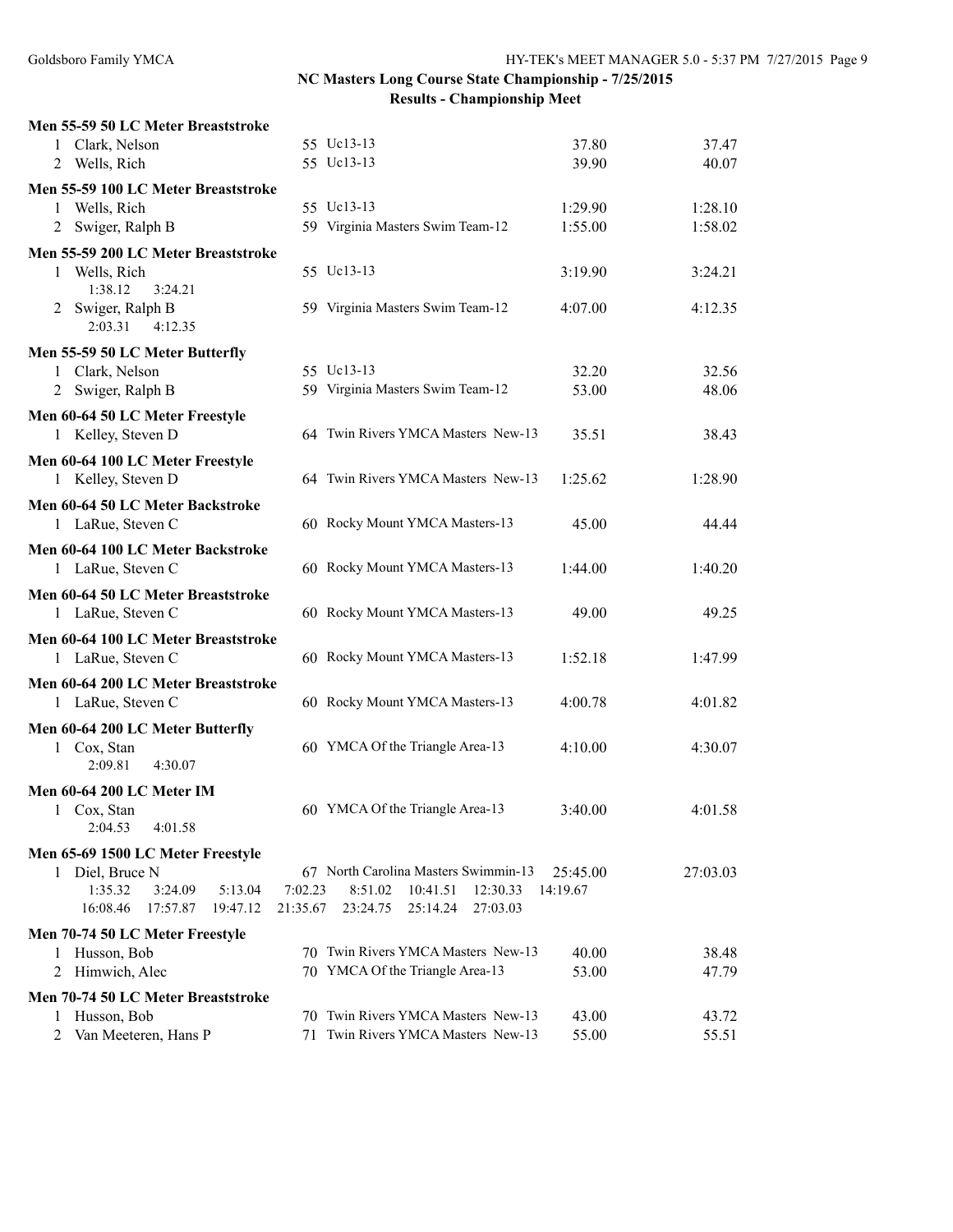| (Men 70-74 50 LC Meter Breaststroke)             |    |                                      |          |           |
|--------------------------------------------------|----|--------------------------------------|----------|-----------|
| 3 Himwich, Alec                                  |    | 70 YMCA Of the Triangle Area-13      | 1:10.00  | 1:04.67   |
| Men 70-74 100 LC Meter Breaststroke              |    |                                      |          |           |
| Husson, Bob<br>1                                 |    | 70 Twin Rivers YMCA Masters New-13   | 1:40.00  | 1:43.09   |
| Van Meeteren, Hans P<br>2                        |    | 71 Twin Rivers YMCA Masters New-13   | 1:58.00  | 2:04.41   |
| Men 70-74 200 LC Meter Breaststroke              |    |                                      |          |           |
| 1 Husson, Bob                                    |    | 70 Twin Rivers YMCA Masters New-13   | 3:50.00  | 4:06.62   |
| 2:02.58<br>4:06.62                               |    |                                      |          |           |
| Men 70-74 50 LC Meter Butterfly                  |    |                                      |          |           |
| 1 Van Meeteren, Hans P                           |    | 71 Twin Rivers YMCA Masters New-13   | 53.00    | 54.26     |
| 2 Himwich, Alec                                  |    | 70 YMCA Of the Triangle Area-13      | 1:04.00  | 1:00.69   |
| Men 70-74 200 LC Meter IM                        |    |                                      |          |           |
| 1 Van Meeteren, Hans P<br>4:32.42<br>2:16.44     |    | 71 Twin Rivers YMCA Masters New-13   | 4:12.00  | 4:32.42   |
|                                                  |    |                                      |          |           |
| Men 75-79 50 LC Meter Freestyle<br>1 Scharf, Ray |    | 78 North Carolina Masters Swimmin-13 | 42.54    | 41.63     |
| 2 Macartney, Norman S                            |    | 77 Twin Rivers YMCA Masters New-13   | 1:45.00  | 1:31.36   |
|                                                  |    |                                      |          |           |
| Men 75-79 100 LC Meter Freestyle<br>Scharf, Ray  |    | 78 North Carolina Masters Swimmin-13 | 1:38.87  | 1:47.49   |
| 1                                                |    | 77 Twin Rivers YMCA Masters New-13   | 3:30.00  | 3:15.57   |
| Macartney, Norman S<br>2                         |    |                                      |          |           |
| Men 75-79 200 LC Meter Freestyle                 |    |                                      |          |           |
| 1 Macartney, Norman S                            |    | 77 Twin Rivers YMCA Masters New-13   | 6:45.00  | 7:14.89   |
| Men 75-79 50 LC Meter Breaststroke               |    |                                      |          |           |
| Scharf, Ray<br>1                                 |    | 78 North Carolina Masters Swimmin-13 | 58.02    | 54.98     |
| 2 Macartney, Norman S                            | 77 | Twin Rivers YMCA Masters New-13      | 2:00.00  | 1:45.40   |
| Men 75-79 100 LC Meter Breaststroke              |    |                                      |          |           |
| 1 Scharf, Ray                                    |    | 78 North Carolina Masters Swimmin-13 | 2:15.01  | 2:18.26   |
| Men 75-79 100 LC Meter Butterfly                 |    |                                      |          |           |
| 1 Kitchell, Richard W                            |    | 75 Uc13-13                           | 1:30.00  | 1:29.31   |
| Men 80-84 200 LC Meter Freestyle                 |    |                                      |          |           |
| Scott, Richard A<br>1                            |    | 80 Virginia Masters Swim Team-12     | 5:30.00  | 5:05.47   |
| Men 80-84 400 LC Meter Freestyle                 |    |                                      |          |           |
| Scott, Richard A                                 |    | 80 Virginia Masters Swim Team-12     | 10:00.00 | <b>NS</b> |
| Men 80-84 50 LC Meter Backstroke                 |    |                                      |          |           |
| 1 Anderson, Graham                               |    | 83 Raleigh Area Masters-13           | 2:00.00  | 1:08.38   |
| Men 80-84 100 LC Meter Backstroke                |    |                                      |          |           |
| 1 Anderson, Graham                               |    | 83 Raleigh Area Masters-13           | 4:00.00  | 2:52.77   |
| Men 80-84 50 LC Meter Breaststroke               |    |                                      |          |           |
| 1 Scott, Richard A                               |    | 80 Virginia Masters Swim Team-12     | 1:04.00  | 1:04.85   |
| Men 80-84 100 LC Meter Butterfly                 |    |                                      |          |           |
| Scott, Richard A<br>1                            |    | 80 Virginia Masters Swim Team-12     | 2:40.00  | 3:31.79   |